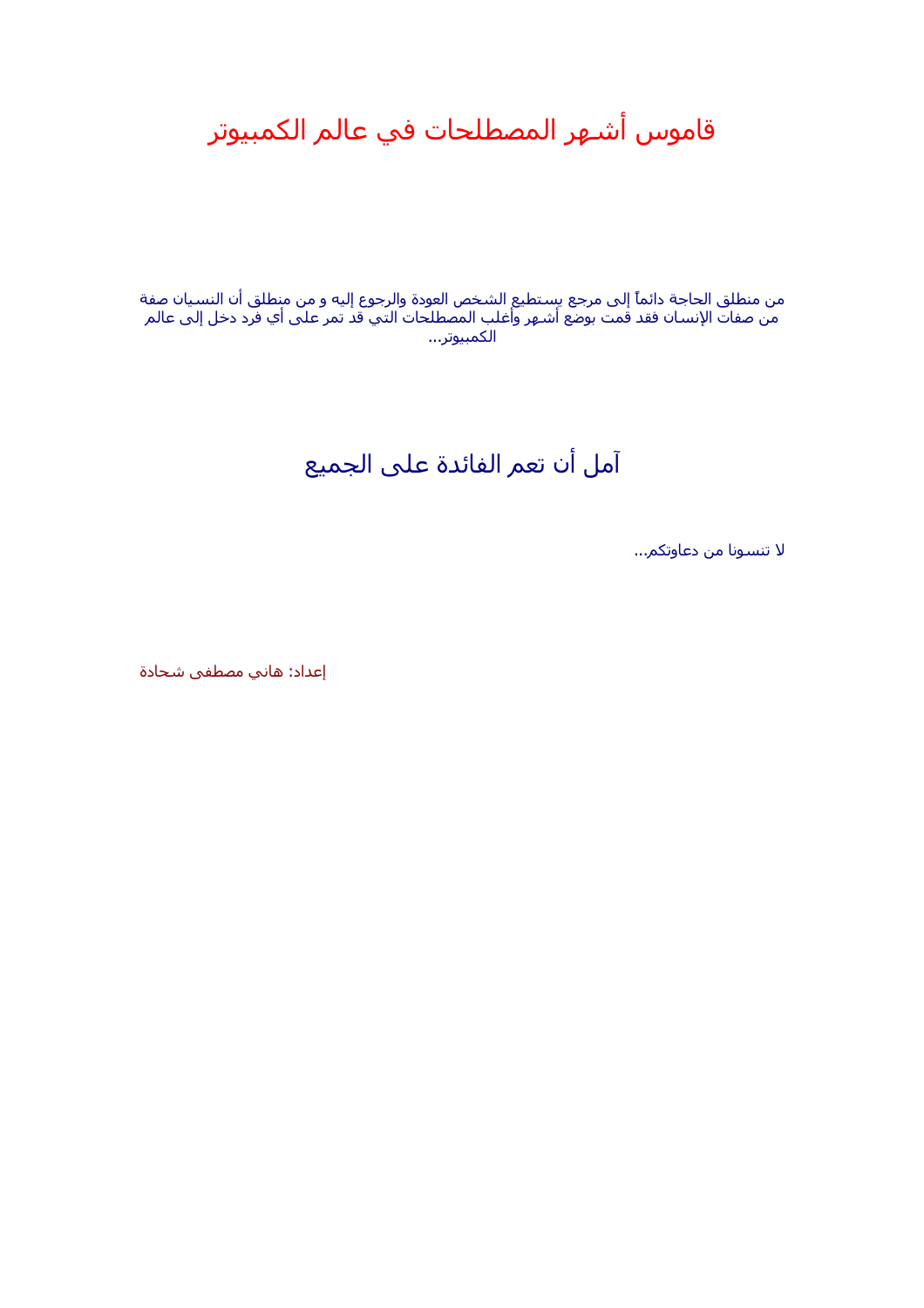#### مصطلحات عالم البرمجة

المصطلح الترجمة الإنكليزية الشرح والمعنى العربي

**SOL** Structured Query Language لغة إنشاء الاستفسارات

DDL Data Definition Language لغة توصيف البيانات

DML Data Manipulation Language لغة التعامل مع البيانات

> DB DataBase قاعدة بيانات

DBA DataBase Administrator مدير قواعد البيانات

DBMS DataBase Management System إدارة نظم قواعد البيانات

ODBC Open Database Connectivity ربط قواعد البيانات النشطة

> VLDB Very Large Database قواعد البيانات الكبيرة

RDMD Relational Database Management System قواعد البيانات العلائقية

ORDBMS Object-Relational Database Management System إدارة قواعد بيانات علائقية غرضية التوجه

> LOB Large Object Binary بيانات كبيرة جدا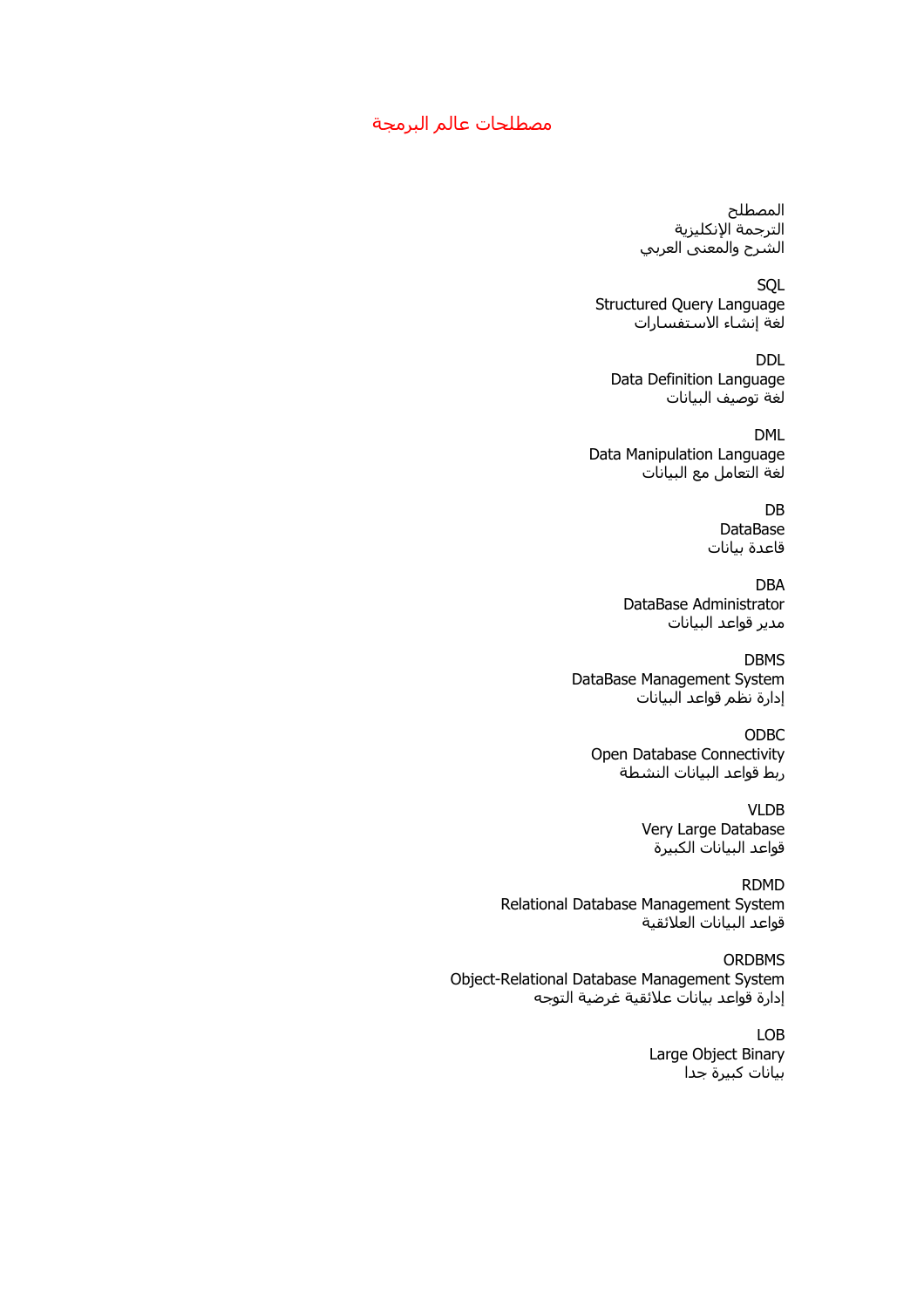**GUI** Graphic User Interface واجهة المستخدم الرسومية

> PL Procedure Language لغة الإجراءات

OLAP Online Analytical Processing المعالجة التحليلية المباشرة

> SGA System Global Area منطقة النظام العامة

PGA Program Global Area منطقة البرامج العامة

> SID System Identifier معرف النظام

ADO ActiveX Data Objects كائنات أكتيف أكس للوصول إلى البيانات

> DAO Data Access Object آائنات الوصول إلى البيانات

> DDE Dynamic Data Exchange عوب.....<u>...</u><br>كائنات التبادل الديناميكي

VBA Visual Basic for Application لغة فيجوال بيسك للتطبيقات

RDO Remote Data Objects آائنات التحكم بالبيانات البعيدة

VBS Visual Basic Script لغة فيجوال بيسك الخاصة بإنترنت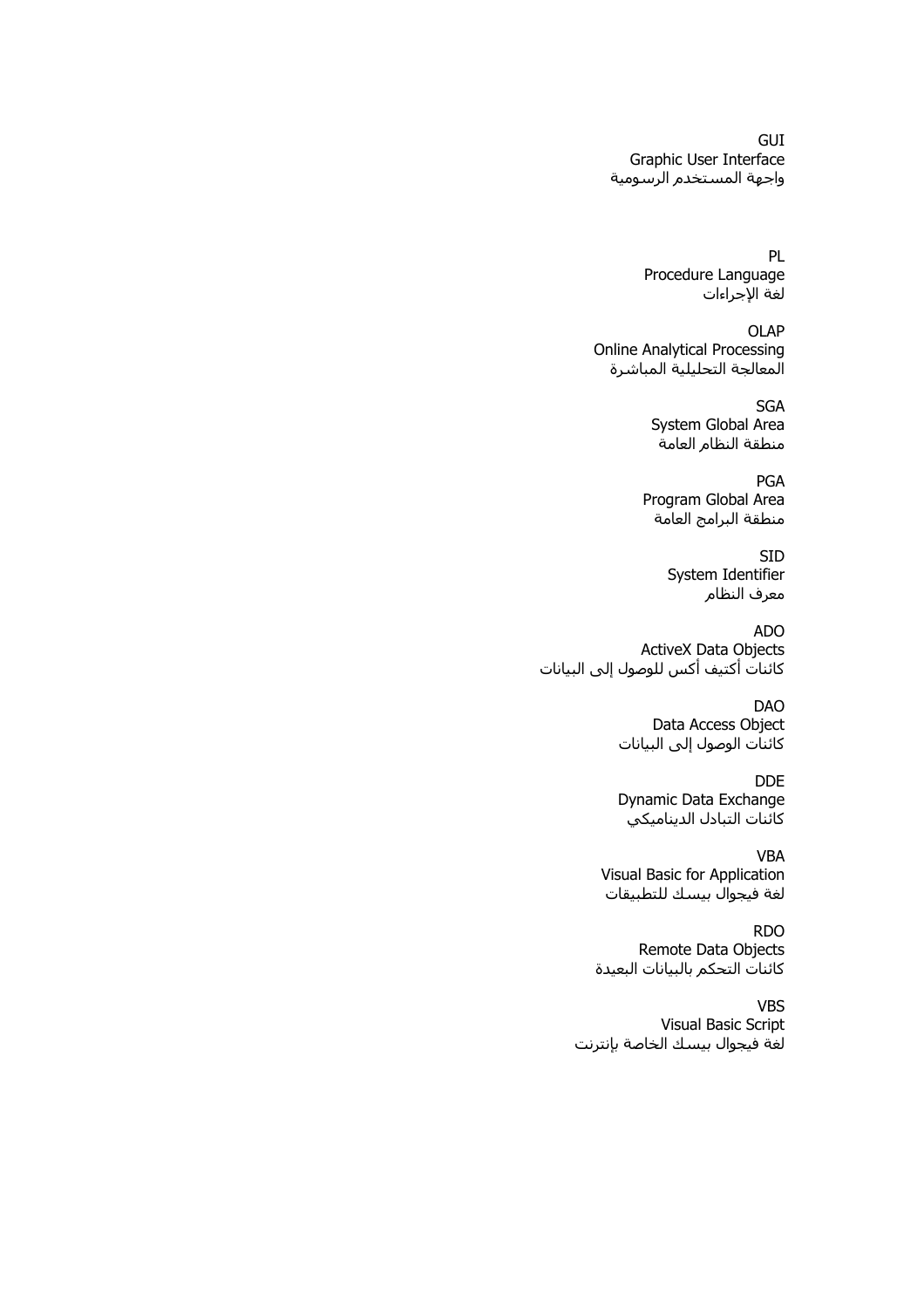## مصطلحات خاصة في عالم الإنترنت

المصطلح الترجمة الإنكليزية الشرح والمعنى العربي

WWW World Wide Web الشبكة العنكبوتية العالمية

.com Commercial Businesses موقع تجاري

> .edu Higher Education موقع للتعليم العالي

.org **Organization** مواقع منظمات أو هيئات

> .gov **Government** مواقع حكومية

.net Network مواقع للشبكات

.mil Military مواقع عسكرية

HTTP Hypertext Transfer Protocol لغة نقل النص

HTML Hypertext Markup Language لغة إعداد النص

> DHTML Dynamic HTML الديناميكيةHTML

FTP File Transfer Protocol لغة نقل الملفات

IP Address Internet Protocol Address عنوان تعريف الإنترنت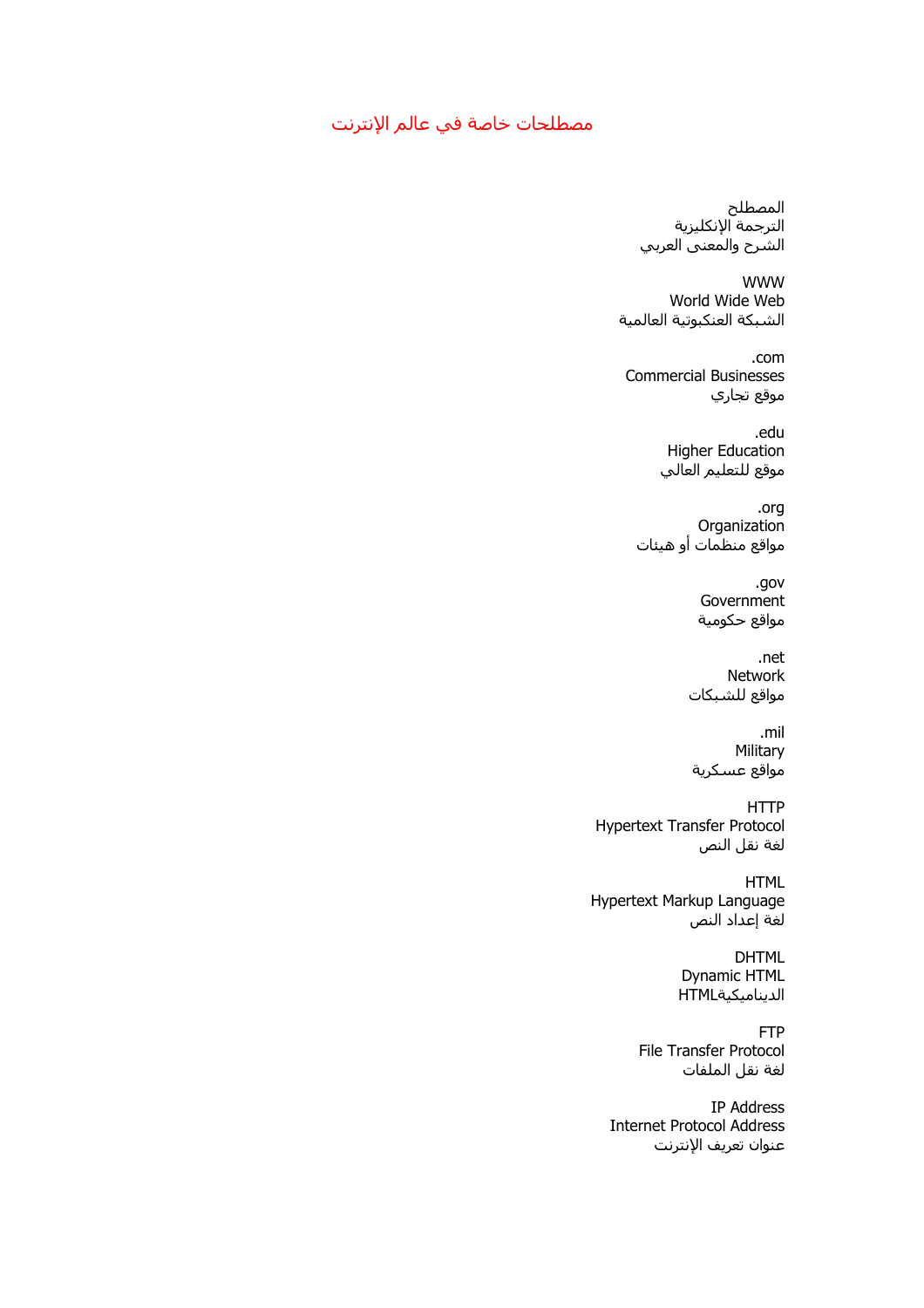ISP Internet Server Provider مقدمة خدمة الإنترنت

W3C World Wide Web Consortium جمعية تحديد معايير لغة إنشاء الصفحات

> CGI Common Gateway Interface الطرق المباشرة

P.P.P Point-to Point Protocol بروتوكول من نقطة إلى نقطة

TCP/IP Transfer Control Protocol / Internet Protocol بروتوكول تحكم النقل للإنترنت

> SLIP Serial Line Interface Protocol غير متوفر حاليا

> > CSS1 Cascading Style Sheets 1 غير متوفر حاليا

> > > **SSI** Server Side Include غير متوفر حاليا

DOM Document Object Modal غير متوفر حاليا

IIS Internet Information Server خادم معلومات الإنترنت

> PWS Personal Web Server خادم شبكة شخصي

IPP Internet Presence Provider غير متوفر حاليا

> PGP Pretty Good Privacy .<br>خادم أمن

XML Extensible Markup Language غير متوفر حاليا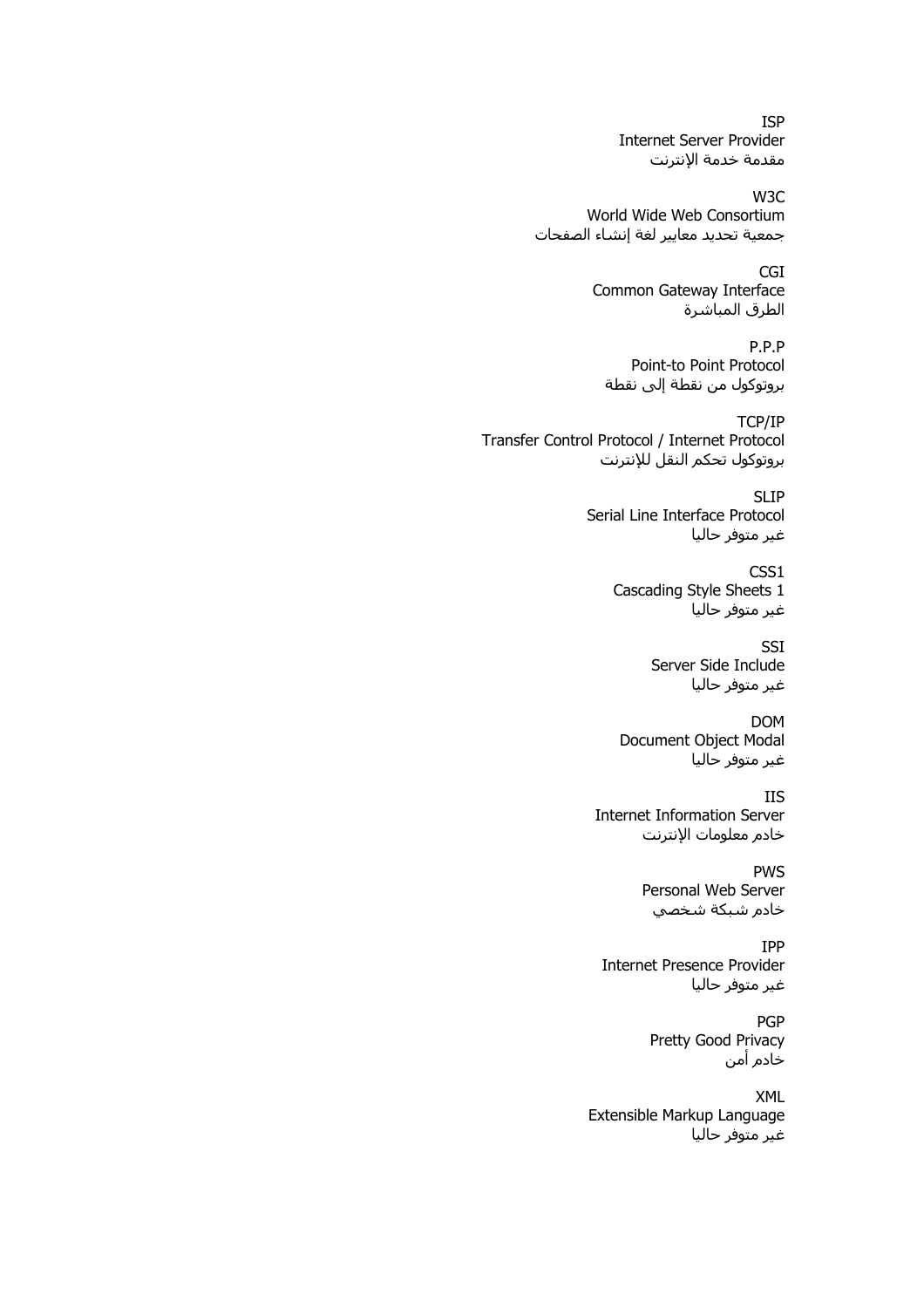ASP Active Server Page صفحة الخادم النشطة

**SSL** Secure Socket Layer المقبس أو البروتوكول ذو الطبقة الآمنة

> SET Secure Electronic Transaction التعامل الإلكتروني الأمن

**SMTP** Simple Mail Transfer Protocol بروتوكول نقل البريد البسيط

**NNTP** Network News Transfer Protocol غير متوفر حاليا

> FAQ Frequently Asked Questions الأسئلة المتكررة

ISDN Integrated Services Digital Network الشبكة الرقمية للخدمات بسر عات 64 و 128 آيلو بايت

> **NNTP** Network News Transport Protocol بروتوكول خدمات النقاش

> > POP Post Office Protocol بروتوكول البريد الإلكتروني

SLIP Serial Line Internet Protocol البروتوكول التسلسلي للاتصال بإنترنت

> URL Uniform Resource Locator اختصار وصلة إنترنت

IRC Internet Relay Chat خدمة المحادثة عبر الإنترنت

FTP File Transfer protocol FTP بروتوكول نقل الملفات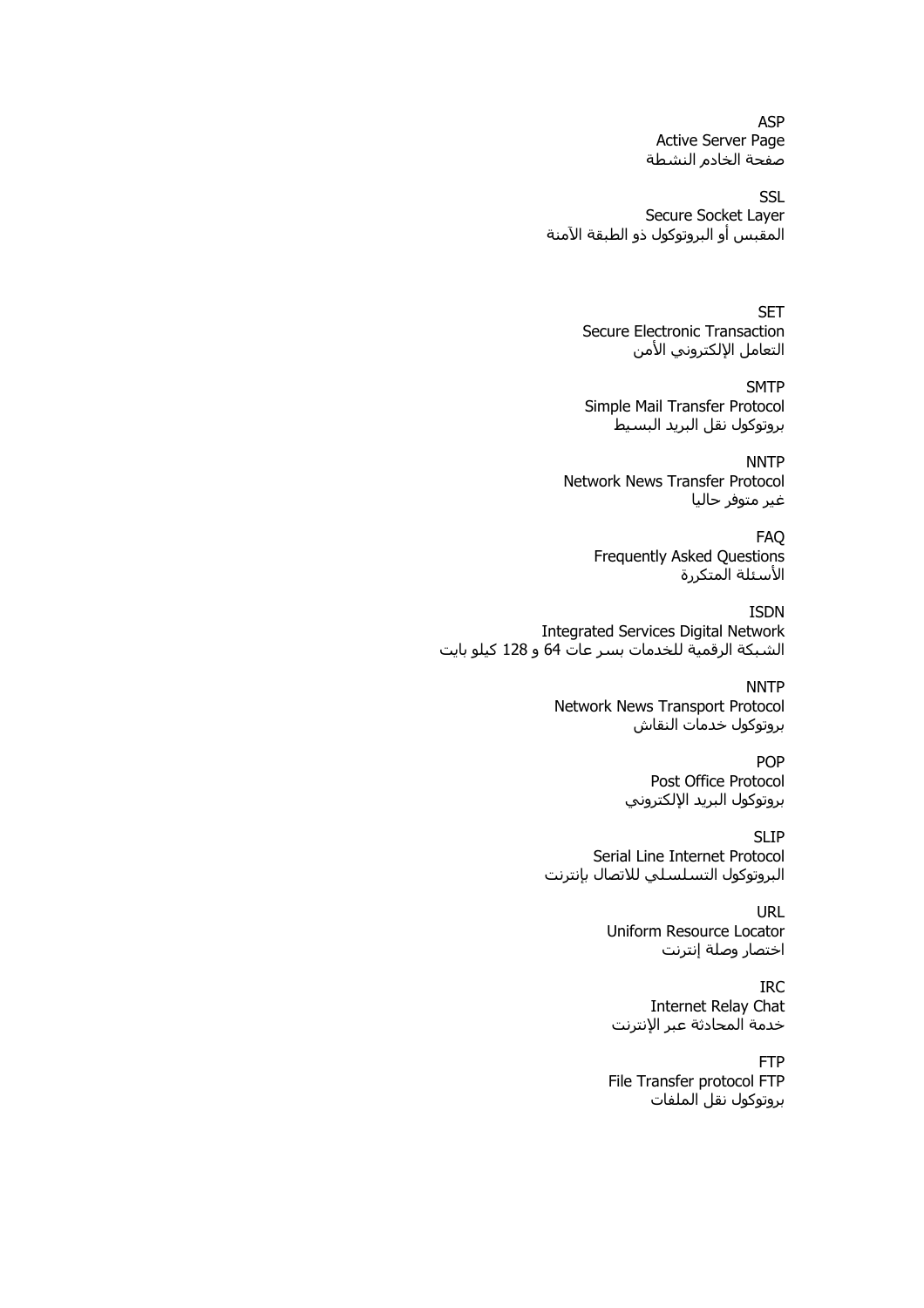### منظمات خاصة بعامل الكمبيوتر والإنترنت

المصطلح الترجمة الإنكليزية الشرح والمعنى العربي

Arpanet Advanced Research Projects Agency شبكة البحوث المتقدمة

> BBS Bulletin Board System نظام لوحات النقاش

**CERT** Computer Emergency Response Team مركز طوارئ أمن الشبكة

**CERN** European Laboratory for Particle Physics اسم المختبر الذي أبدع فيه الشبكةWWW

> CIX Commercial Internet Exchange منظمة وضع قواعد الإنترنت

DDN Defense Data Network شبكة معلومات قطاعات الدفاع

DOD Department of Defense وآالة الدفاع الأمريكية التي لأجلها أنشأت الإنترنت

> EFF Electronic Frontier Foundation مؤسسة الحدود الإلكترونية

IAB Internet Architecture Board هيئة هندسة الإنترنت

IETF Internet Engineering Task Force هيئة مهندسي مطوري أعمال الإنترنت

> ISOC The Internet Society جمعية الإنترنت

NIC Network Information Center مركز معلومات الشبكة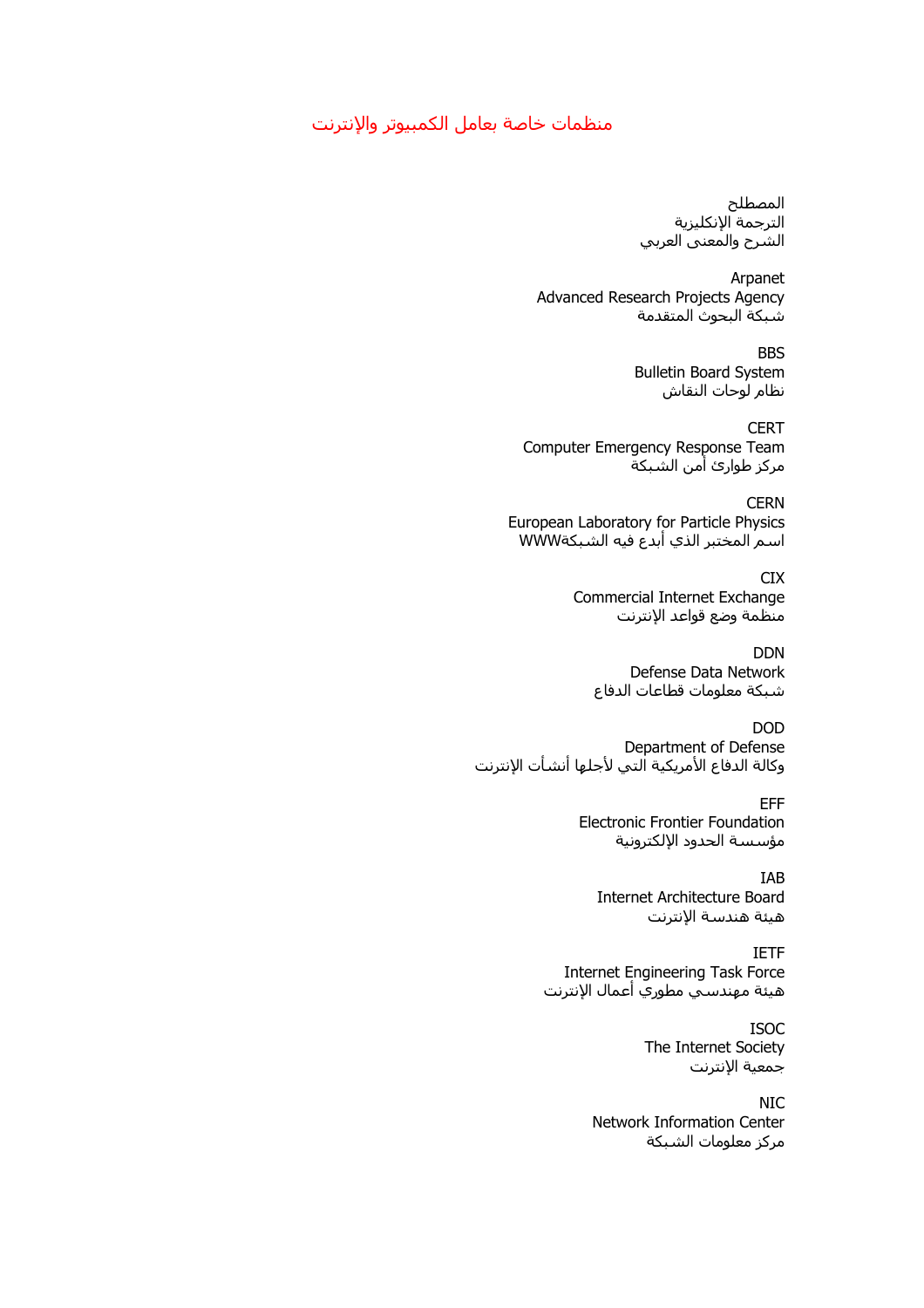NIC Network Interface Card بطاقة اتصال الشبكة

VPN Virtual Private Network شبكة إلكترونية خاصة

## مصطلحات خاصة في أجهزة الحاسب

المصطلح الترجمة الإنكليزية الشرح والمعنى العربي

PC Personal Computer حاسب شخصي

RAM Random Access Memory الذاكرة العشوائية

> ROM Read Only Memory ذاكرة القراءة فقط

CPU Central Processing Unit وحدة المعالجة المركزية

> CD Compact Disc محرك قرص مضغوط

CD-R CD Write محرك نسخ للقرص المضغوط

CD-Re CD Rewrite محرك معيد الكتابة على القرص المضغوط

> HD Hard Disc القرص الصلب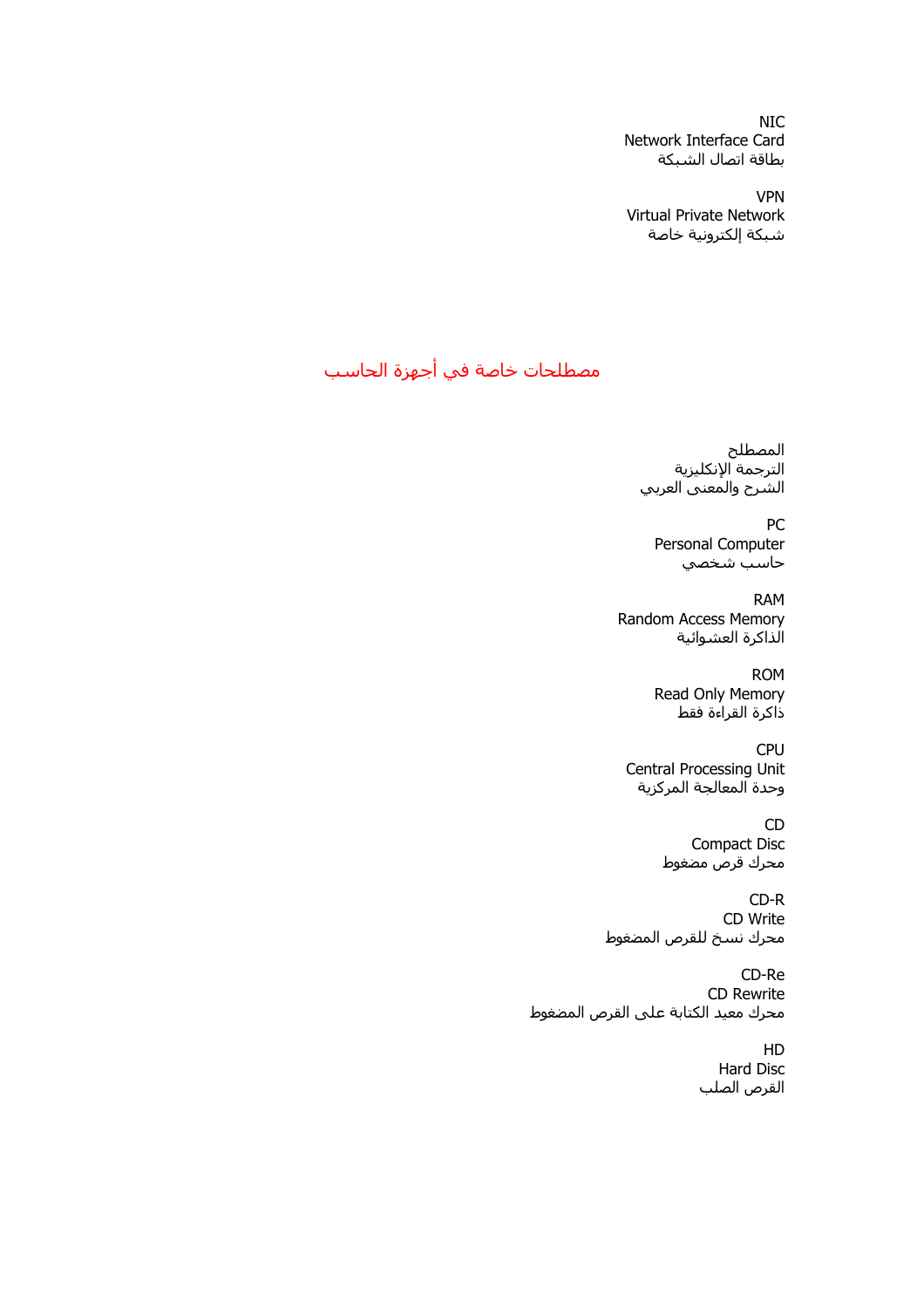MB Mother Board اللوحة الأم

KB Key Board لوحة المفاتيح

Kbps Kilobits Per Second آيلو بايت لكل ثانية

## مصطلحات خاصة في علوم الحاسب

المصطلح الترجمة الإنكليزية الشرح والمعنى العربي

ANSI American National Standards Institute الجمعية الأمريكية الدولية للمقاييس

**UCS** Unicode World Wide Character Standard جمعية مقاييس أحرف التصفح

RGB Red & Green & Blue الألوان القياسية الأحمر والأخضر و الأزرق

> Bit Bit أصغر وحدات القياس

Byte 8 Bit = 1 Character بت 8

KB 1024 Byte = Kilobyte بايت 1024

MB

1024 KB Mega Byte آيلو بايت1024

GB

1024 MB Gaga Byte ميجابايت 1024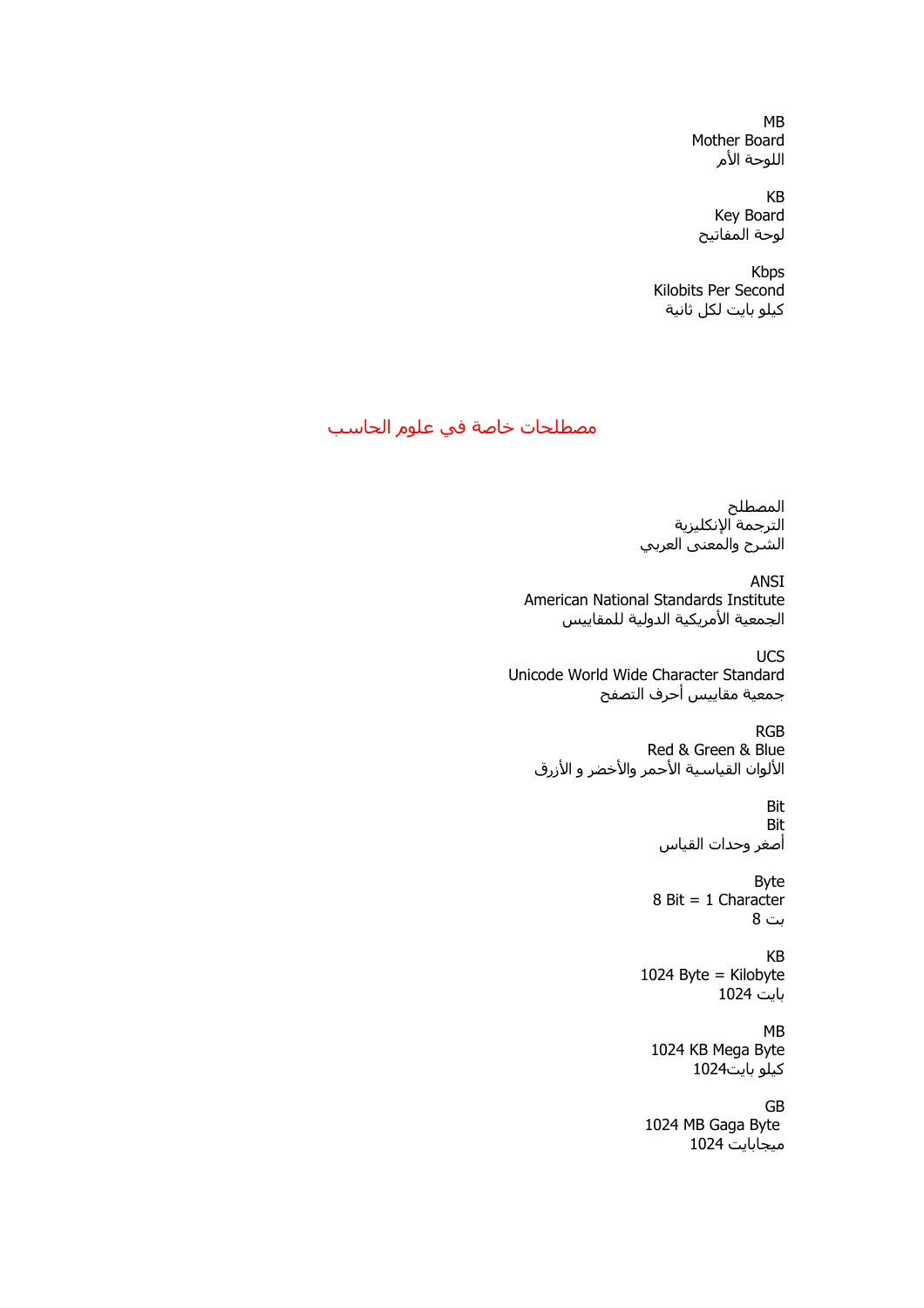TB 1024 GB Tetra Byte تيترابايت 1024

VRML Virtual Reality Markup Language لغة برمجة

API Application Programming Interface واجهة مبرمج التطبيقات

> CLSID Class Identifier معرف الصفوف

DCOM Distributed Component Object Model غير متوفر حاليا

IMS Information Management System مدير نظام المعلومات

> IIS Internet Information Server خادم بيانات الإنترنت

CICS Customer Information Control System نظام إدارة بيانات الزبائن

> COMTI COM Transaction Integrator غير متوفر حاليا

> > DAO Data Access Objects آائنات الوصول للبيانات

**DBCS** Double Byte Characters Set غير متوفر حاليا

> DDE Dynamic Data Exchange بيانات تبادل ديناميكية

DLL Dynamic Link Library مكتبات الربط الديناميكية

EBCDIC Extended Binary Coded Decimal Interchange Code غير متوفر حاليا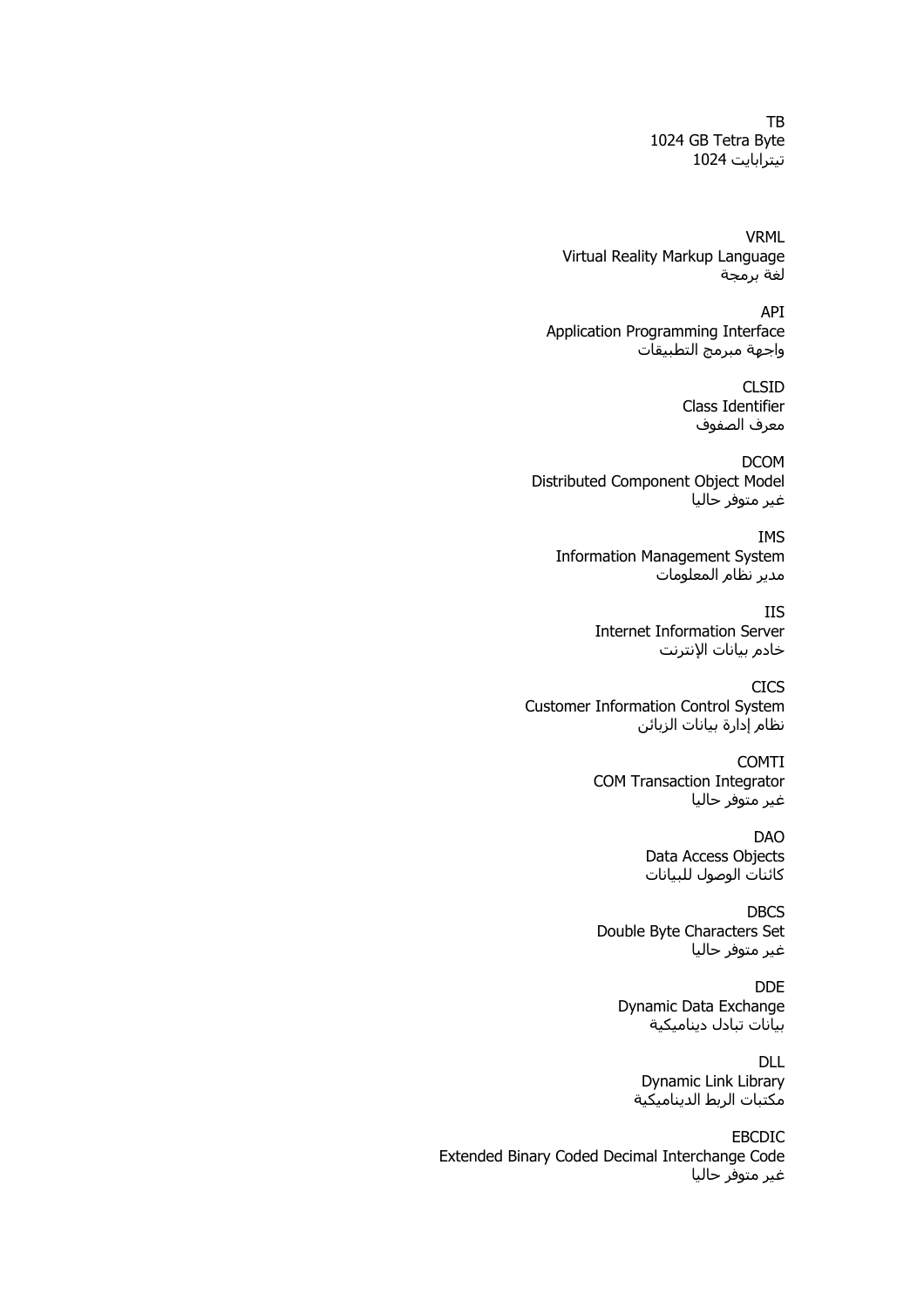ERA Entity Relationship Analysis تحليل العلاقات الشخصية

GUID Globally Unique Identifier التعريف العالمي الموحد

IPC InterProcess Communication غير متوفر حاليا

ISAPI Internet Server API واجهة مبرمج التطبيقات لخادم الإنترنت

MDAC Microsoft Data Access Components مكونات الوصول لبيانات مايكروسوفت

> MDI Multiple Document Interface واجهة متعددة الوثائق

SDI Single Document Interface واجهة ذات وجه واحد

**MSF** Microsoft Solution Framework إطار حلول مايكروسوفت

MSMQ Microsoft Message Queue Server خادم صفوف الرسائل لمايكروسوفت

> **MTS** Microsoft Transaction Server خادم أعمال مايكروسوفت

OLE Object Linking and Embedding ربط وتضمين الكائنات

SMS System Management Server خادم مدير النظام

SNA System Network Architecture هندسة نظم الإنترنت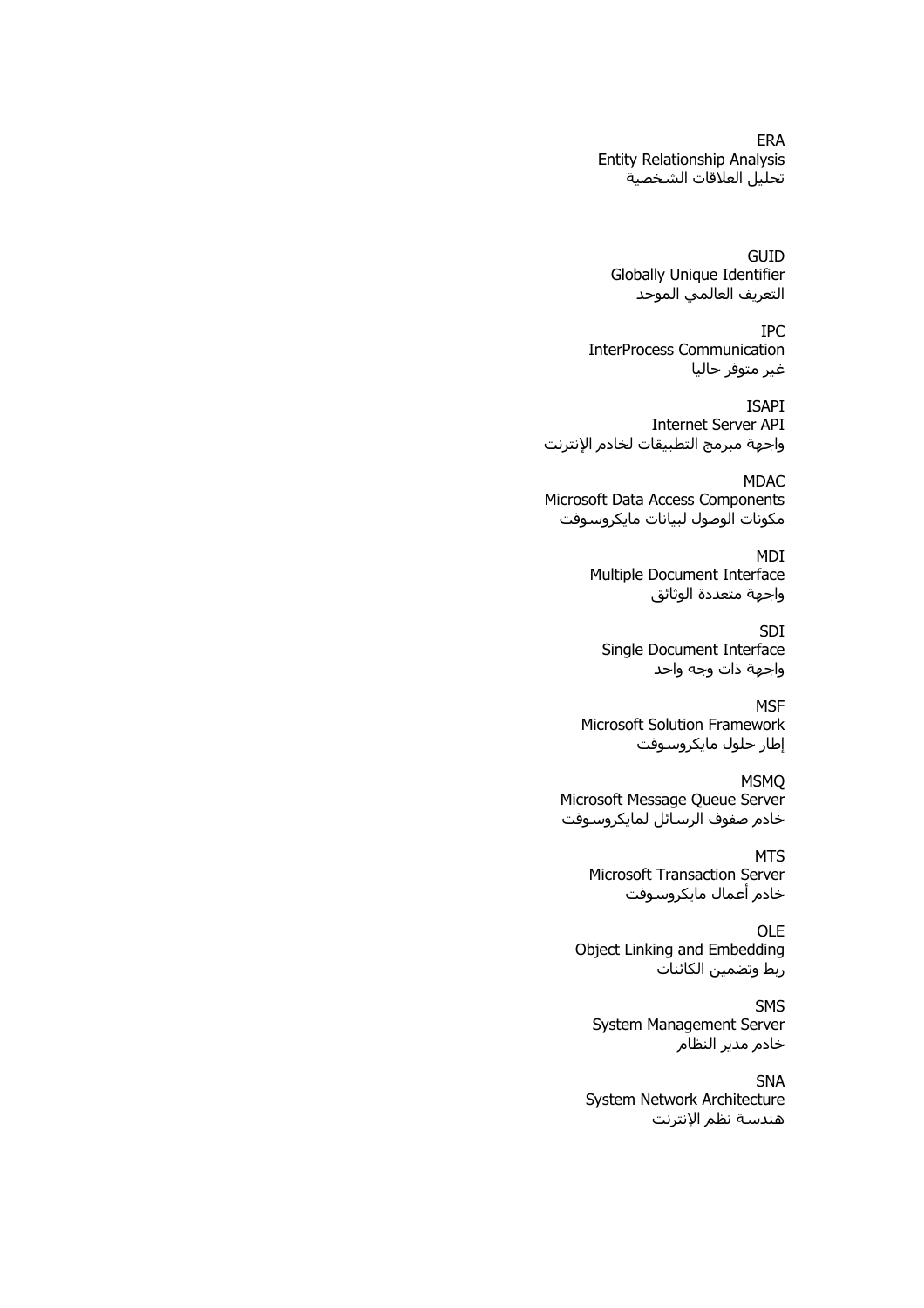UDA Universal Data Access الوصول العالمي للبيانات

ACID Consistency Isolation and Durability التماسك والعزل والأمان

> ADO ActiveX Data Objects كائنات الوصول بأكتف أكس

> > COM & COM & COM

المصطلح الترجمة الإنكليزية الشرح والمعنى العربي

> COM DOS Command أمر

.COM Internet Commercial شركة

COM ActiveX Component Object Model تضمين البيانات بالبرامج

## معاني امتداد بعض الملفات

المصطلح الترجمة الإنكليزية الشرح والمعنى العربي

> EXE Executable File ملف تنفيذي

> > BAT Batch File ملف دفعي

COM Command File ملف أوامر

TXT

Text File ملف نصي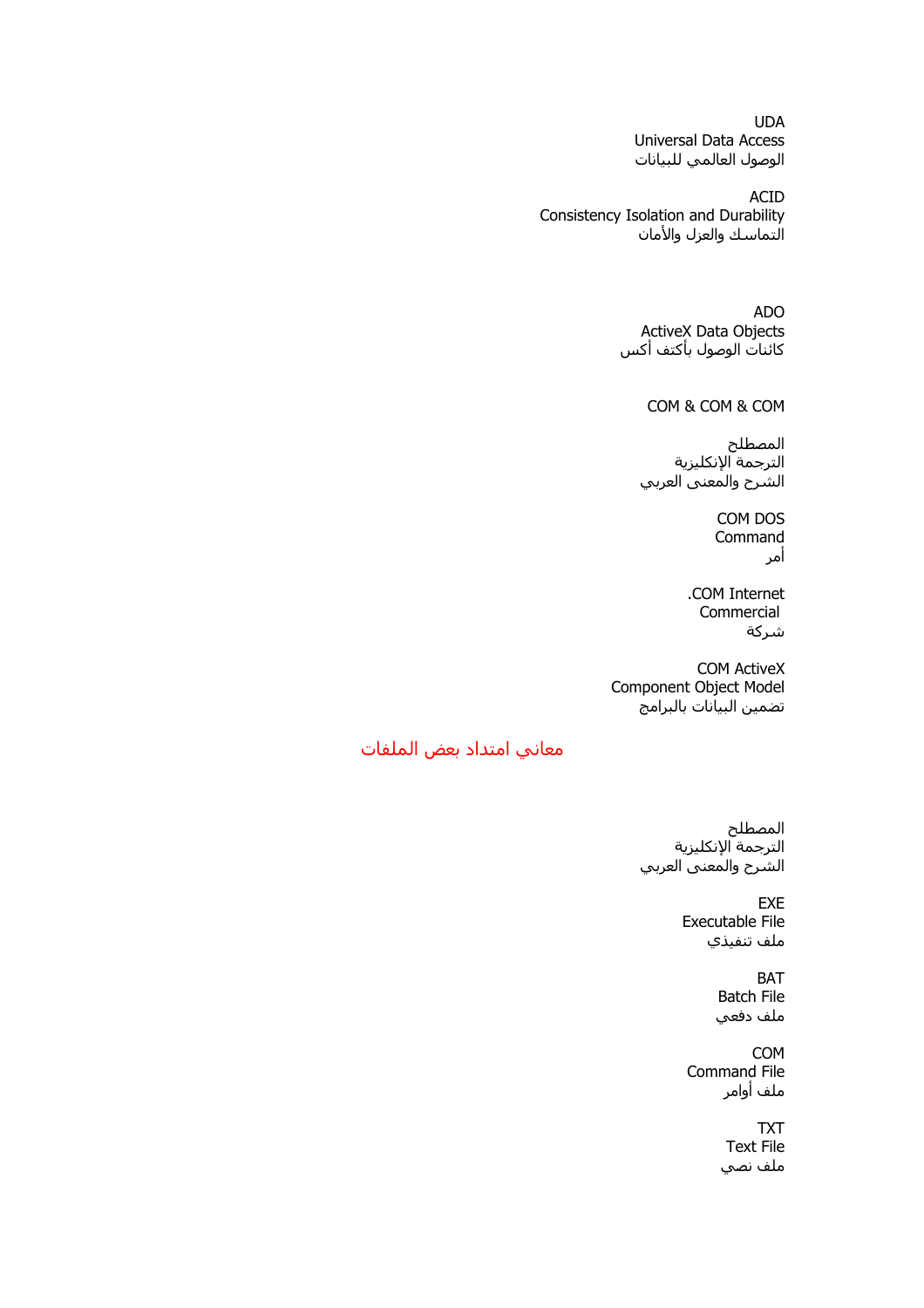SYS System File ملف نظام

WAV Wave File ملف صوتي

MIDI Music Instrument Digital Interface File ملف وسائط صوتي

> MID Music Instrument Digital File ملف وسائط صوتي

> > **OT** Quick Time File ملف فيديو

> > > BMP Bitmap File ملف صورة

EMF Enhanced Meta File ملف صورة

WMF Windows Meta File ملف صورة

GIF Graphic Interchange Format File ملف صورة

> AVI Audio Video Interleave File ملف فيديو

> > MDB Microsoft Database File ملف قواعد بيانات

MPEG Moving Pictures Experts Group File ملف فيديو

> PIC PC Paint ملف صورة

**TRC** Audio Track File ملف صوت قرص